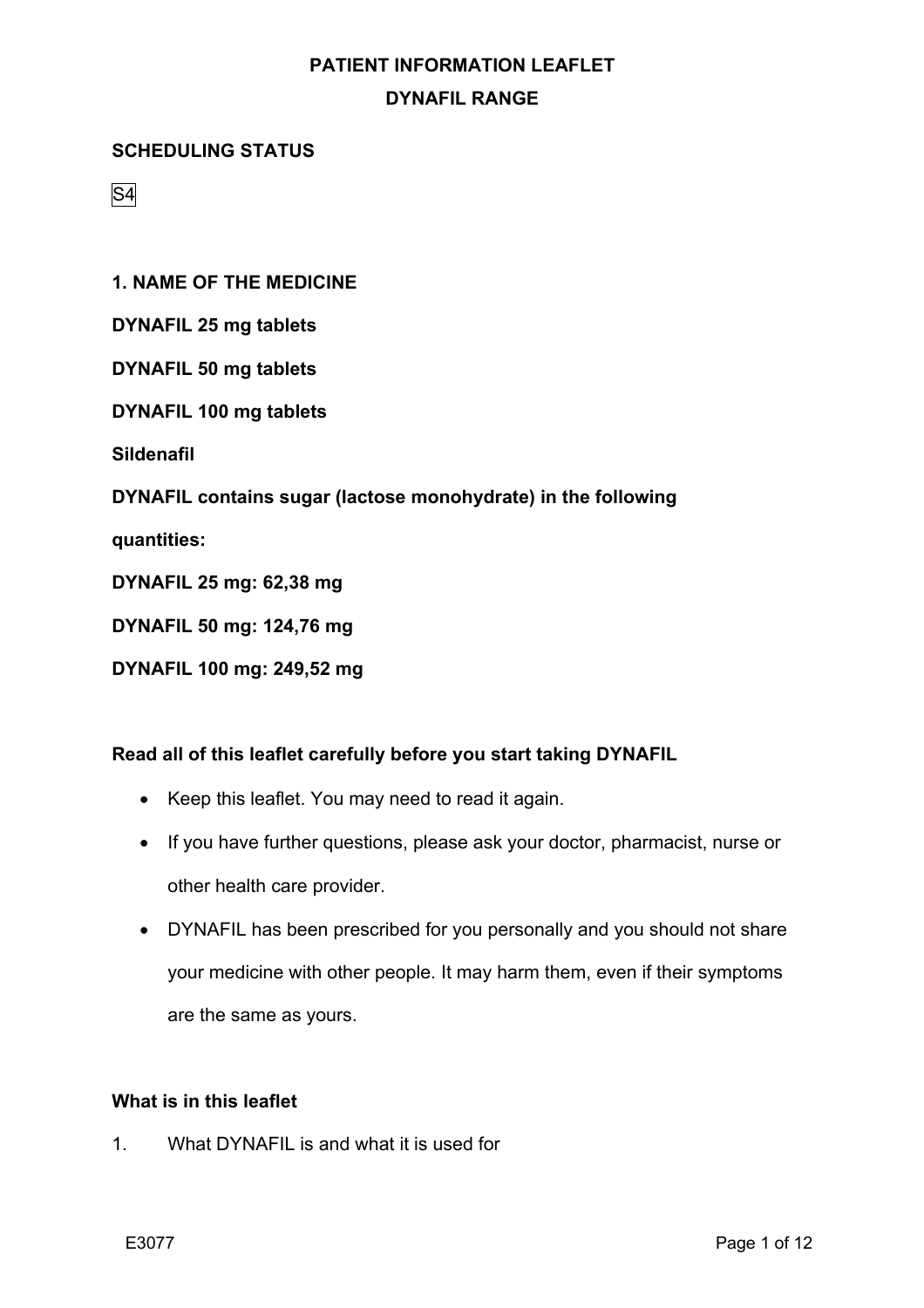- 2. What you need to know before you use DYNAFIL
- 3. How to use DYNAFIL
- 4. Possible side effects
- 5. How to store DYNAFIL
- 6. Contents of the pack and other information

#### **1. What DYNAFIL is and what it is used for**

DYNAFIL belongs to a group of medicines called phosphodiesterase type 5 (PDE 5) inhibitors.

It works by helping to relax the blood vessels in your penis, allowing blood to flow into your penis when you get sexually excited.

DYNAFIL will only help you to get an erection if you are sexually stimulated.

DYNAFIL is a treatment for men with erectile dysfunction, sometimes known as

impotence. This is when a man cannot get, or keep, a hard, erect penis suitable for sexual activity.

### **DYNAFIL IS NOT AN APHRODISIAC.**

#### **2. What you need to know before you take DYNAFIL**

#### **Do not take DYNAFIL:**

- if you are hypersensitive (allergic) to sildenafil, or to any of the ingredients of DYNAFIL (see section 6)
- if you are taking medicines called nitrates, as the combination may cause a potentially dangerous decrease in your blood pressure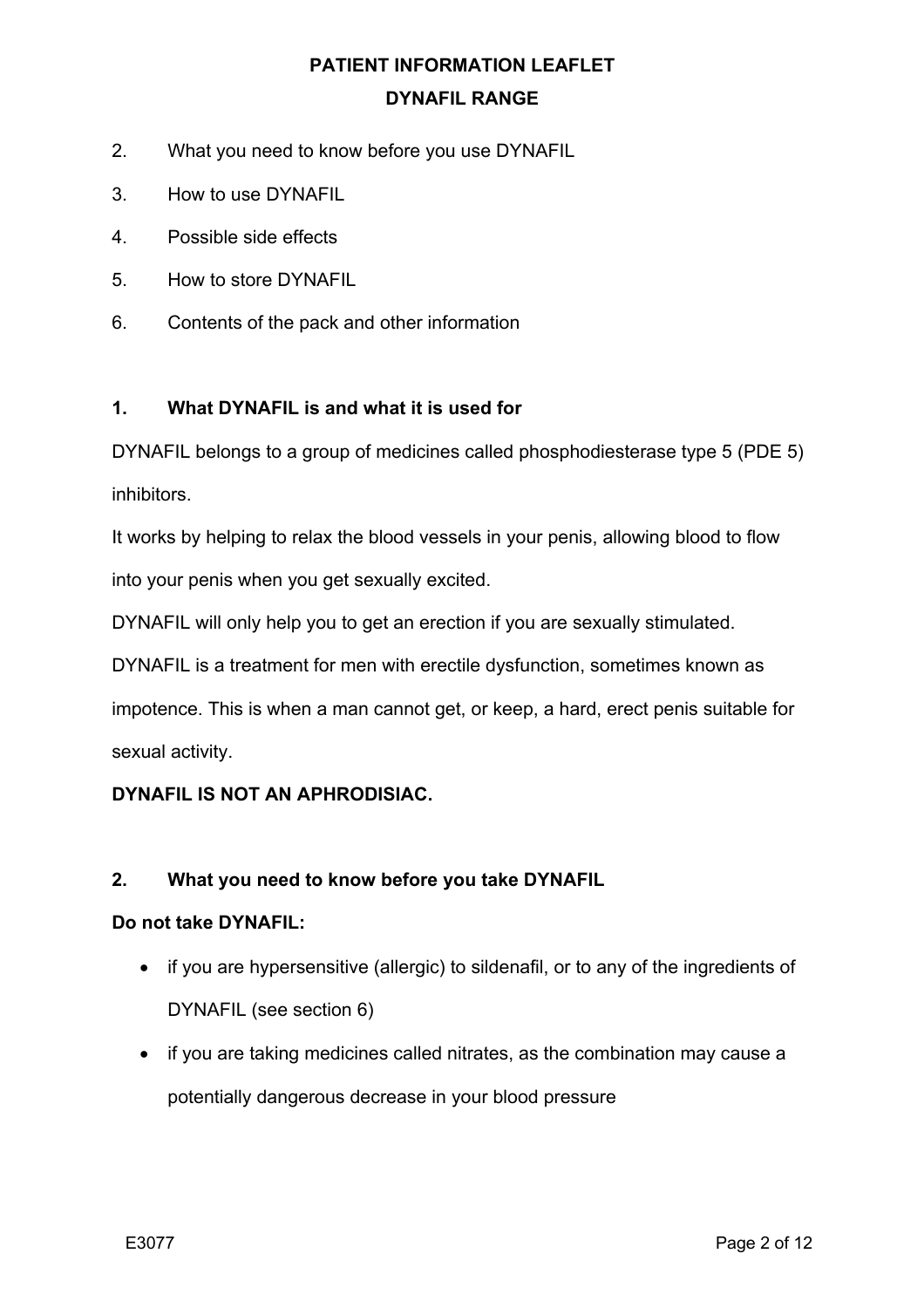Tell your doctor if you are taking any of these medicines which are often given for relief of angina pectoris (or "chest pain"). If you are not certain, ask your doctor or pharmacist.

- if you are using any of the medicines known as nitric oxide donors (such as amyl nitrate), as the combination may also lead to a potentially dangerous decrease in your blood pressure
- if you have a severe liver or kidney disorder and are not receiving dialysis
- if you use erythromycin (antibiotic), ritonavir, saquinavir (for HIV infections), ketoconazole and itraconazole (treatment for fungal infections)
- if you are taking riociguat, a medicine used to treat pulmonary arterial hypertension (i.e., high blood pressure in the lungs) and chronic thromboembolic pulmonary hypertension (i.e., high blood pressure in the lungs secondary to blood clots). When taken with DYNAFIL, the blood pressure lowering effects of riociguat are increased, if you are taking riociguate, or are unsure, talk to your doctor
- if you have recently had a stroke or a heart attack, suffer with chest pain that feels crushing, pressure-like, squeezing, or sharp (unstable angina) or if you have low blood pressure
- if you have ever had loss of vision due to non-arteritic anterior ischaemic optic neuropathy (NAION), a medical condition where the optic nerve is damaged due to loss of blood supply
- if you have certain rare inherited eye diseases (such as retinitis pigmentosa).

#### **Warnings and precautions**

#### **Take special care with DYNAFIL:**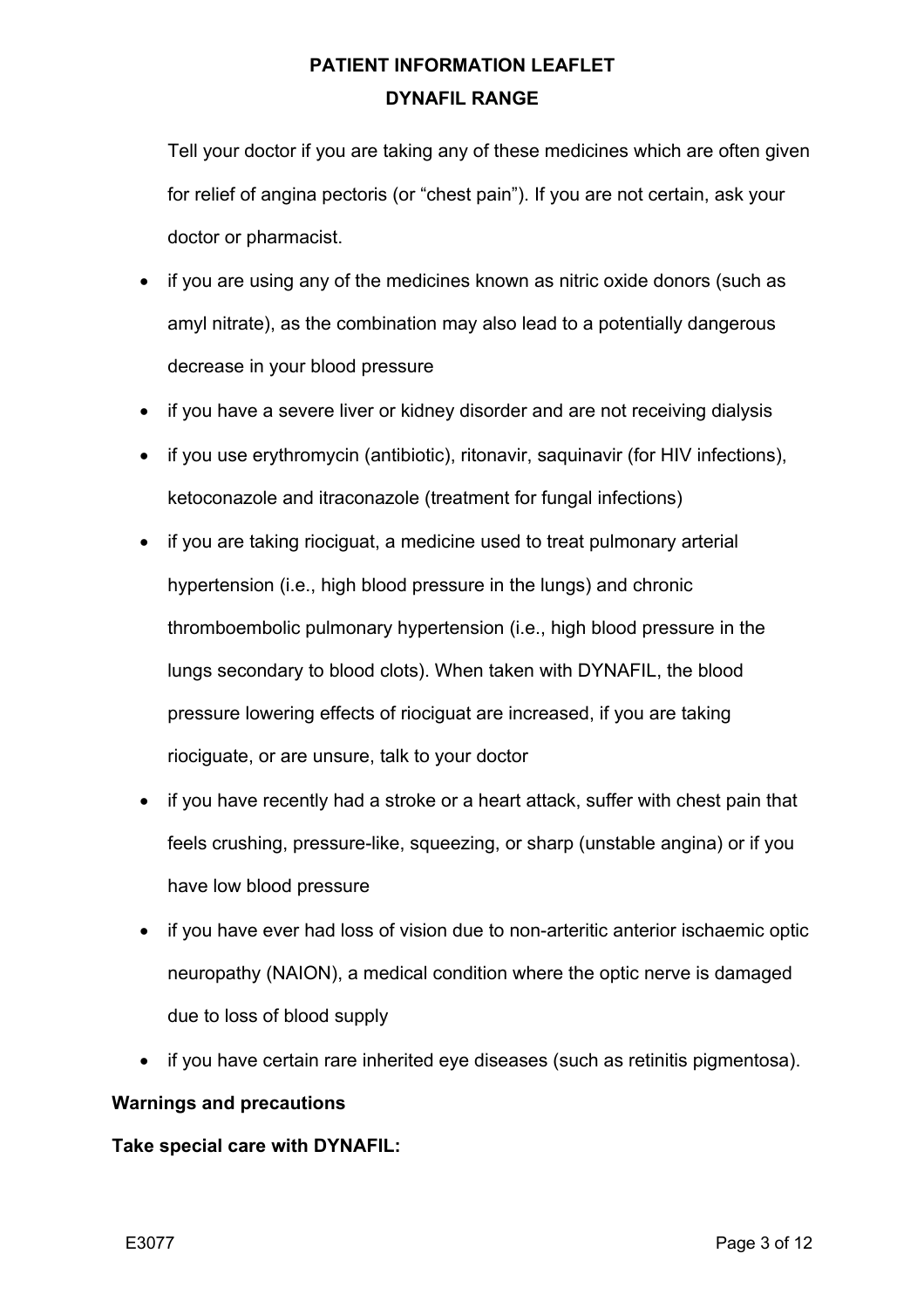- if you have had a heart attack or stroke or other life-threatening heart problems within the last 6 months, or have been told by a doctor that you are at risk of having a cardiac event
- if you have high or low blood pressure
- if you have any heart disorders such as angina. Your doctor will advise you as to whether your heart can take the additional strain of having sex
- if you have an eye disorder called retinitis pigmentosa (a hereditary disease, causing loss of vision)
- if you have sickle cell anaemia (an abnormality of red blood cells), leukaemia (cancer of blood cells), multiple myeloma (cancer of bone marrow)
- if you have a deformity of your penis (or Peyronie's Disease) or are taking any other medicines for erectile dysfunction
- if you are taking medication known as alpha-blockers for hypertension (high blood pressure) or prostrate problems
- if you currently have a stomach ulcer, or a bleeding disorder (such as haemophilia)
- if you have a hearing problem or suddenly develop a hearing problem (symptoms may include dizziness, ringing in the ears or loss of balance) whilst taking DYNAFIL
- if you have eye disorders or experience sudden decrease or loss of vision. If the latter happens, stop taking DYNAFIL and contact your doctor immediately
- if you suffer from any vision loss or a condition called ischaemic optic neuropathy as the use of DYNAFIL may worsen your condition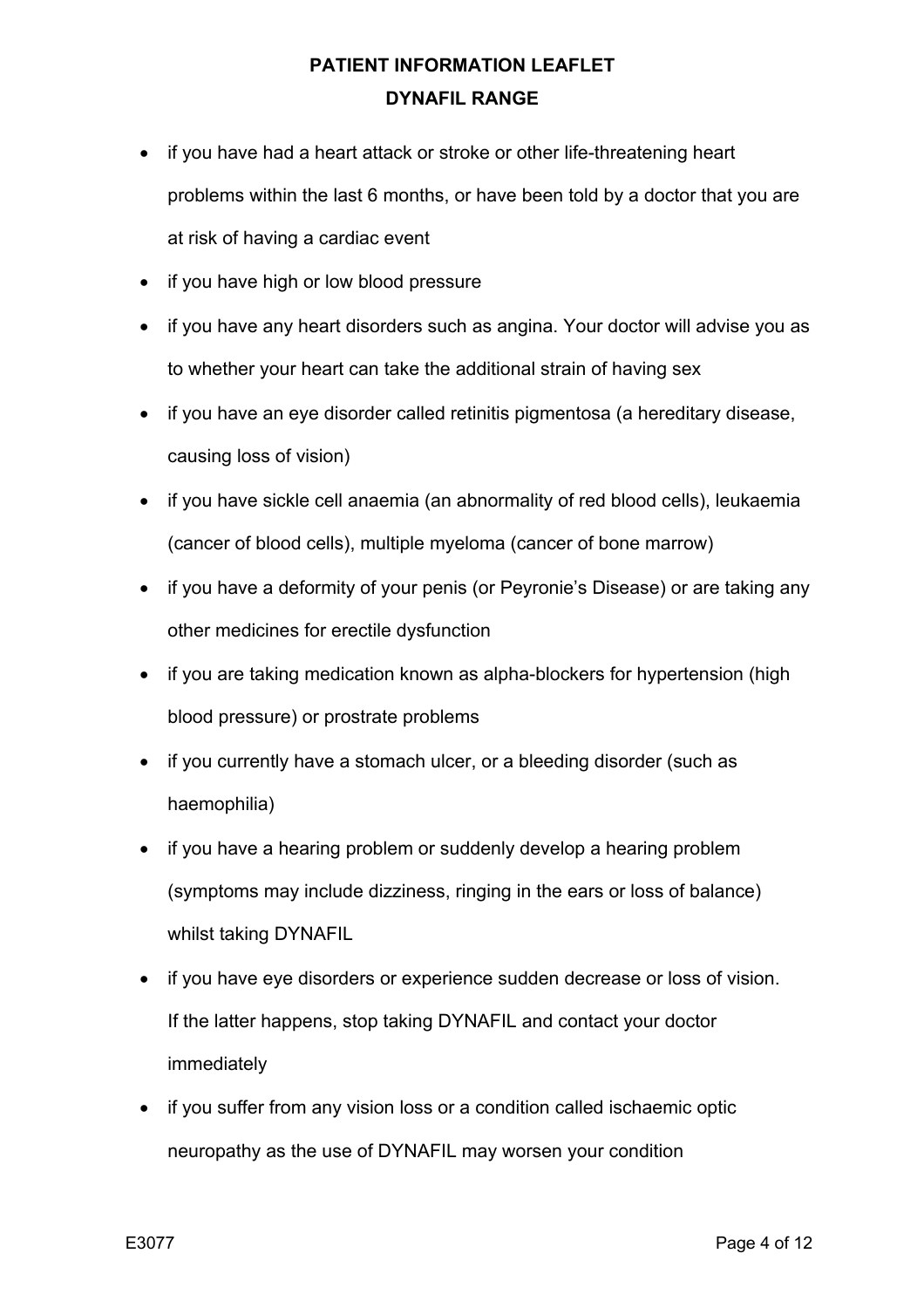• if you are taking a medicine called ritonavir (used in the treatment of HIV) as this may affect the way DYNAFIL works.

You should not take DYNAFIL if you are a woman.

#### **Other medicines and DYNAFIL**

Always tell your health care provider if you are taking any other medicine. (This includes complementary or traditional medicines.)

Medicines known to influence the effects of DYNAFIL are:

- certain anti-fungal medication (ketoconazole, fluconazole), certain antacid / ulcer medication (cimetidine), certain antibiotics (erythromycin, clarithromycin) and certain antiviral HIV medicines (ritonavir, saquinavir). These medicines may enhance the effects of DYNAFIL. Consult your doctor if you are taking any of these medicines
- mibefradil (to treat hypertension) and certain water tablets such as thiazides
- medicines used in the treatment of bleeding disorders (such as warfarin) or active peptic ulceration, DYNAFIL should be used with caution
- nicorandil (to treat chest pain)
- medicines used to treat depression including selective serotonin reuptake inhibitors (e.g. fluoxetine, paroxetine, sertraline, citalopram, escitalopram and fluvoxamine) and tricyclic antidepressants (e.g. doxepin, amitriptyline).

DYNAFIL tablets may interfere with the following:

• medicines used to treat chest pain. In the event of a medical emergency, you should tell any health care provider treating your condition that you have taken DYNAFIL and when you did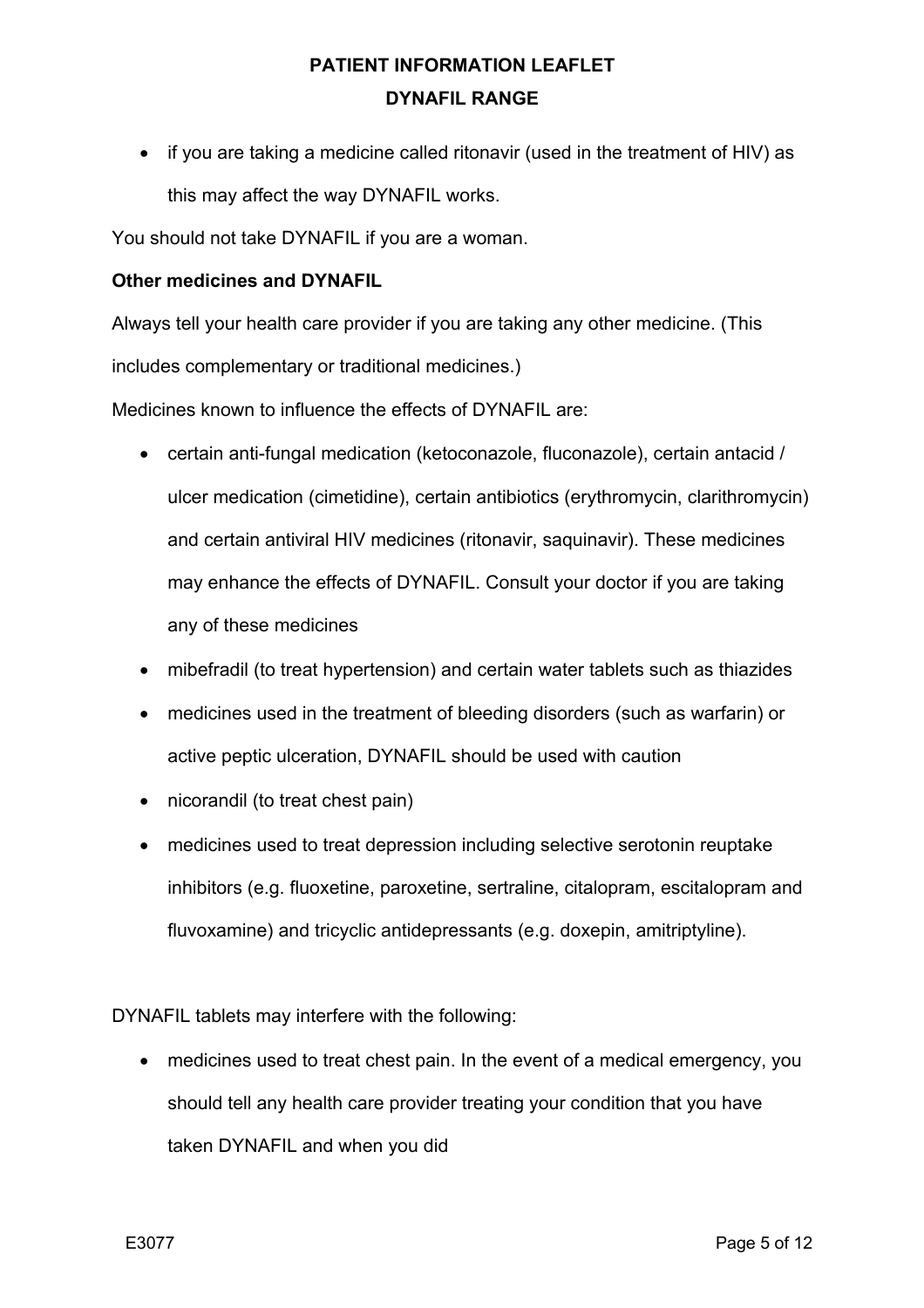- medicines called nitrates, including nitric oxide as the combination of these products may cause a potentially dangerous decrease in your blood pressure. Always tell your doctor or pharmacist if you are taking any of these medicines that are often used for the relief of angina pectoris (or "chest pain") (see Do not take DYNAFIL)
- medicines called antihypertensives (used to treat high blood pressure) as patients have experienced symptoms such as low blood pressure. This is most likely to occur within 4 hours after taking DYNAFIL. In order to reduce the likelihood that these symptoms occur, you should be on a regular daily dose of your antihypertensive medicine before you start DYNAFIL. Your doctor may start you on a lower dose of DYNAFIL.

#### **DYNAFIL with food and drink**

Refrain from having grapefruit juice with DYNAFIL, as this may result in higher blood levels of DYNAFIL.

#### **Pregnancy, breastfeeding and fertility**

Do not take DYNAFIL if you are female.

If you are pregnant or breastfeeding, think you may be pregnant or are planning to have a baby, please consult your doctor, pharmacist or other health care provider for advice before taking DYNAFIL.

#### **Driving and using machines**

DYNAFIL can lead to dizziness and influence your vision.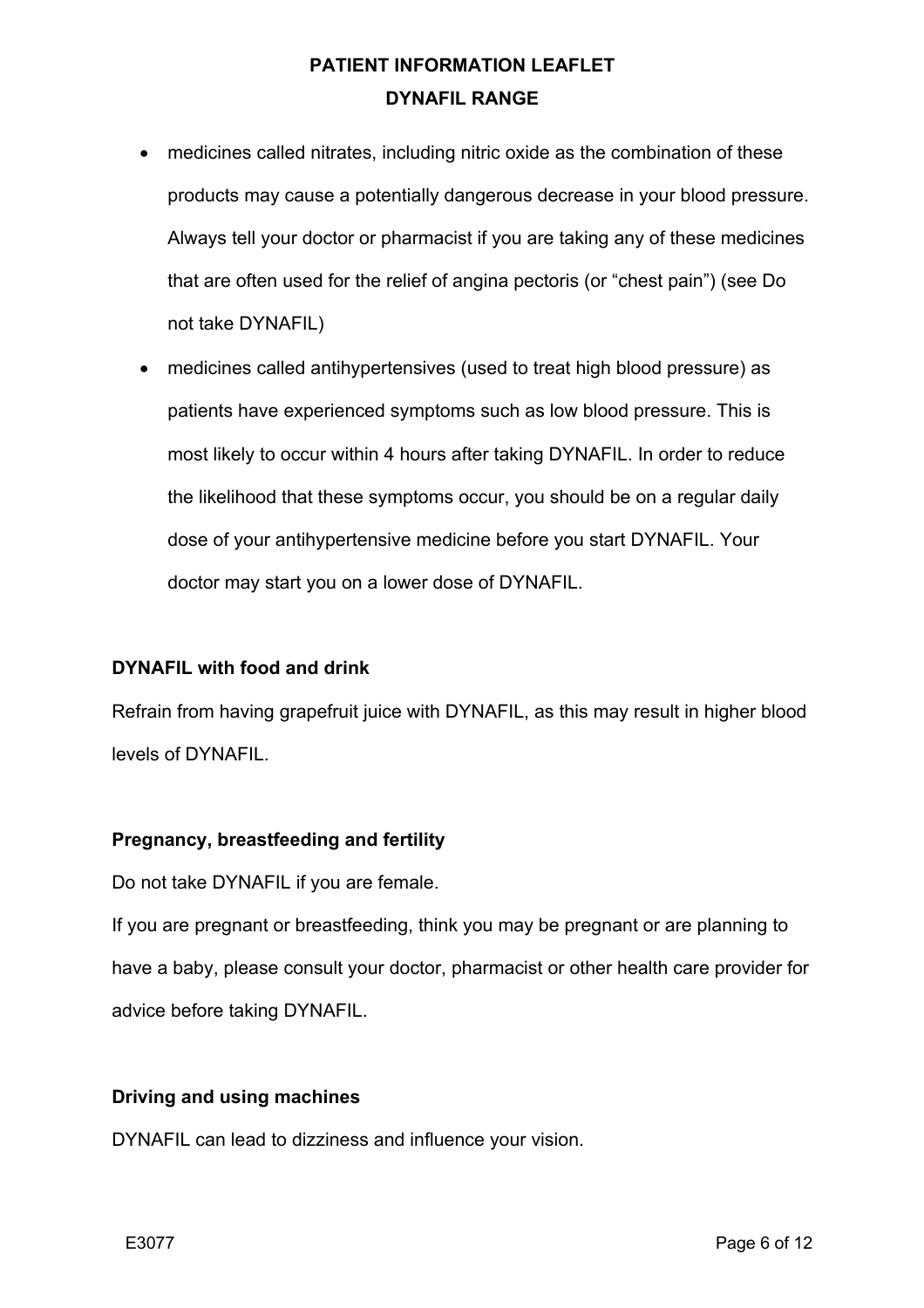It is not always possible to predict to what extent DYNAFIL may interfere with the daily activities of a patient. Patients should ensure that they do not engage in the above activities until they are aware of the measure to which DYNAFIL affects them.

#### **DYNAFIL contains lactose**

DYNAFIL contains lactose. Patients with the rare hereditary conditions of lactose or galactose intolerance should not take DYNAFIL.

DYNAFIL contains lactose which may have an effect on the control of your blood sugar if you have diabetes mellitus.

#### **3. How to take DYNAFIL**

Do not share medicines prescribed for you with any other person. Always take DYNAFIL exactly as your doctor has told you. You should check with your doctor or pharmacist if you are not sure.

The dose of DYNAFIL will be different for different patients and may depend on the seriousness of your disorder and whether or not you are taking other medicines. You should not take DYNAFIL more than once a day.

#### *Adults:*

The recommended dose is one 50 mg tablet per day when needed one hour before sexual intercourse.

Swallow the tablet whole with a glass of water.

Your doctor will tell you how long your treatment with DYNAFIL will last.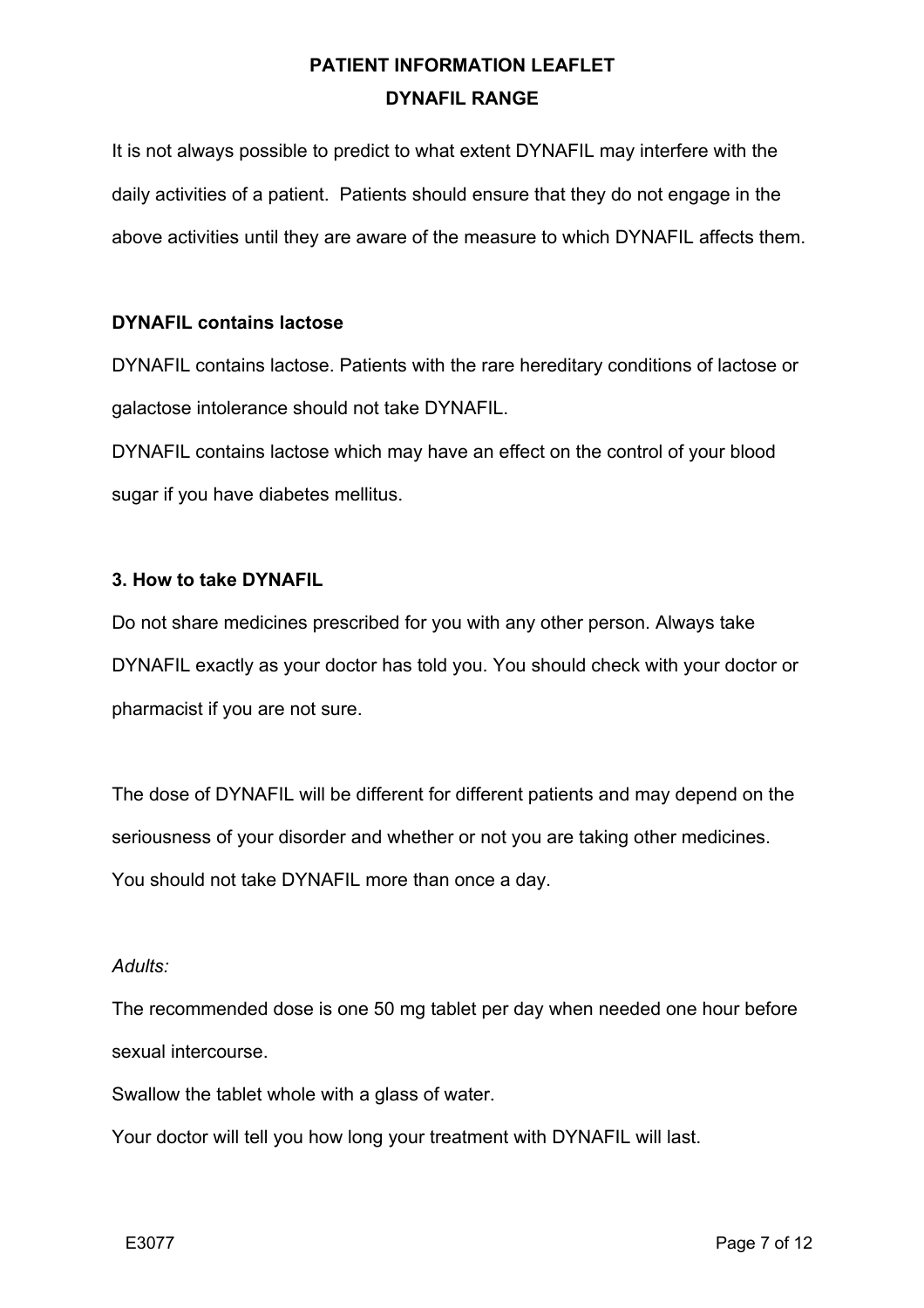If you have the impression that the effect of DYNAFIL is too strong or too weak, tell your doctor or pharmacist.

#### **If you take more DYNAFIL than you should**

In the event of overdosage, consult your doctor or pharmacist. If neither is available, contact the nearest hospital or poison control centre.

#### **4. Possible side effects**

Not all side effects reported for DYNAFIL are included in this leaflet. Should your general health worsen, or if you experience any untoward effects while using DYNAFIL, please consult your health care provider for advice.

If any of the following happens, stop using DYNAFIL and tell your doctor immediately or go to the casualty department at your nearest hospital:

- swelling of the hands, feet, ankles, face, lips, mouth or throat, which may cause difficulty in swallowing or breathing
- rash or itching
- fainting.

These are all very serious side effects. If you have them, you may have had a serious allergic reaction to DYNAFIL. You may need urgent medical attention or hospitalisation.

Tell your doctor immediately or go to the casualty department at your nearest hospital if you notice any of the following:

• chest pain, rapid heartbeat, high or low blood pressure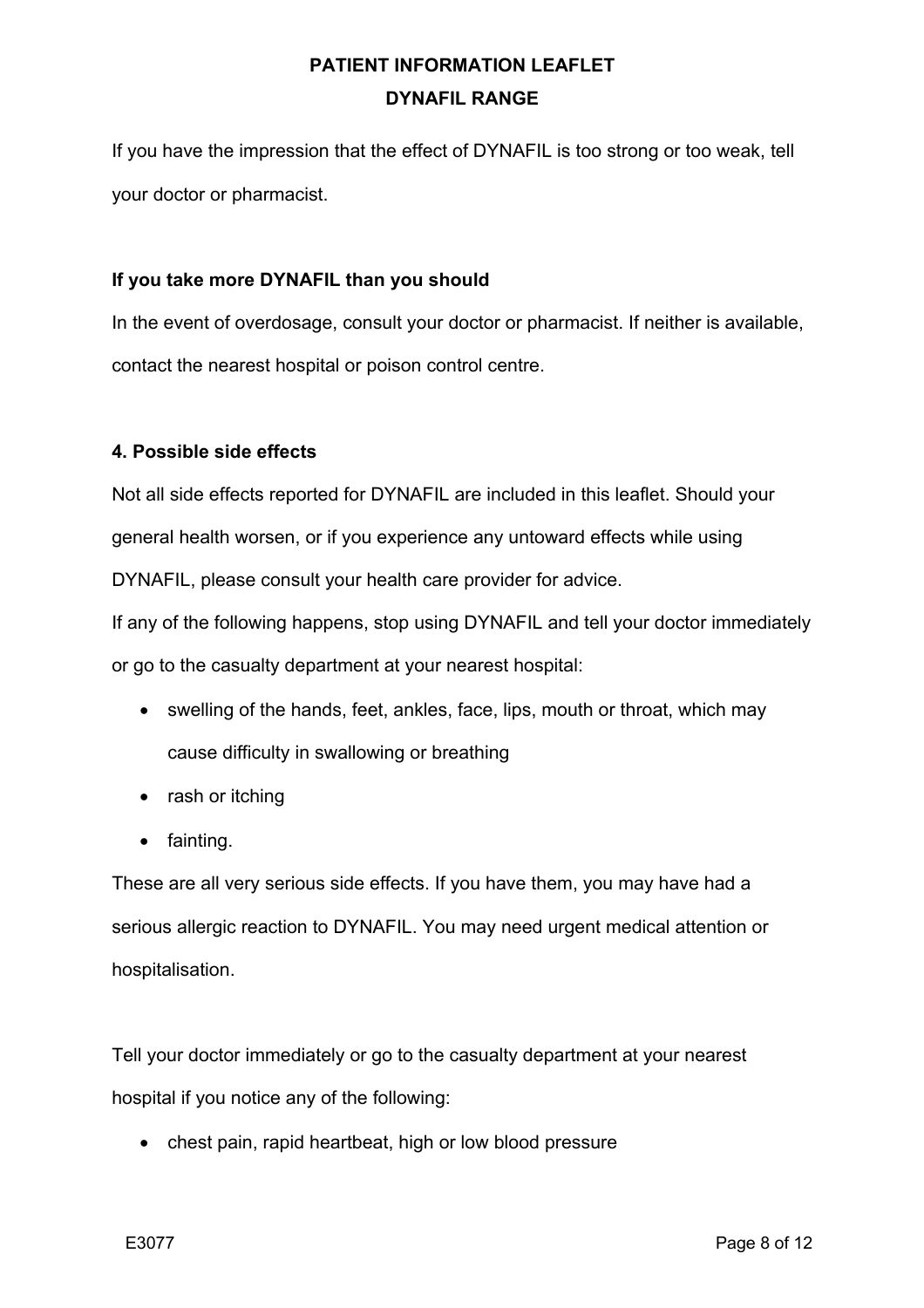- swelling in any part of the body
- prolonged or painful erections
- sudden loss or decrease of vision
- sudden loss of hearing
- unstable diabetes
- seizures
- Stevens-Johnson syndrome or other serious skin disorder (begins with flu-like symptoms, followed by a painful red or purplish rash that spreads and blisters).

These are all serious side effects. You may need urgent medical attention.

Tell your doctor if you notice any of the following:

Frequent side effects:

- sleep disturbances including insomnia
- headache, dizziness, fever, flushing of the skin
- flu-like symptoms including throat infection, blocked or stuffy nose
- indigestion
- abnormal vision including blurred vision and colour tinge to vision.

Less frequent side effects:

- bladder infections, passing too little urine or more urine than is normal for you
- abnormal blood test results including anaemia and abnormal liver test results
- dry mouth, thirst
- depression, abnormal dreams (nightmares)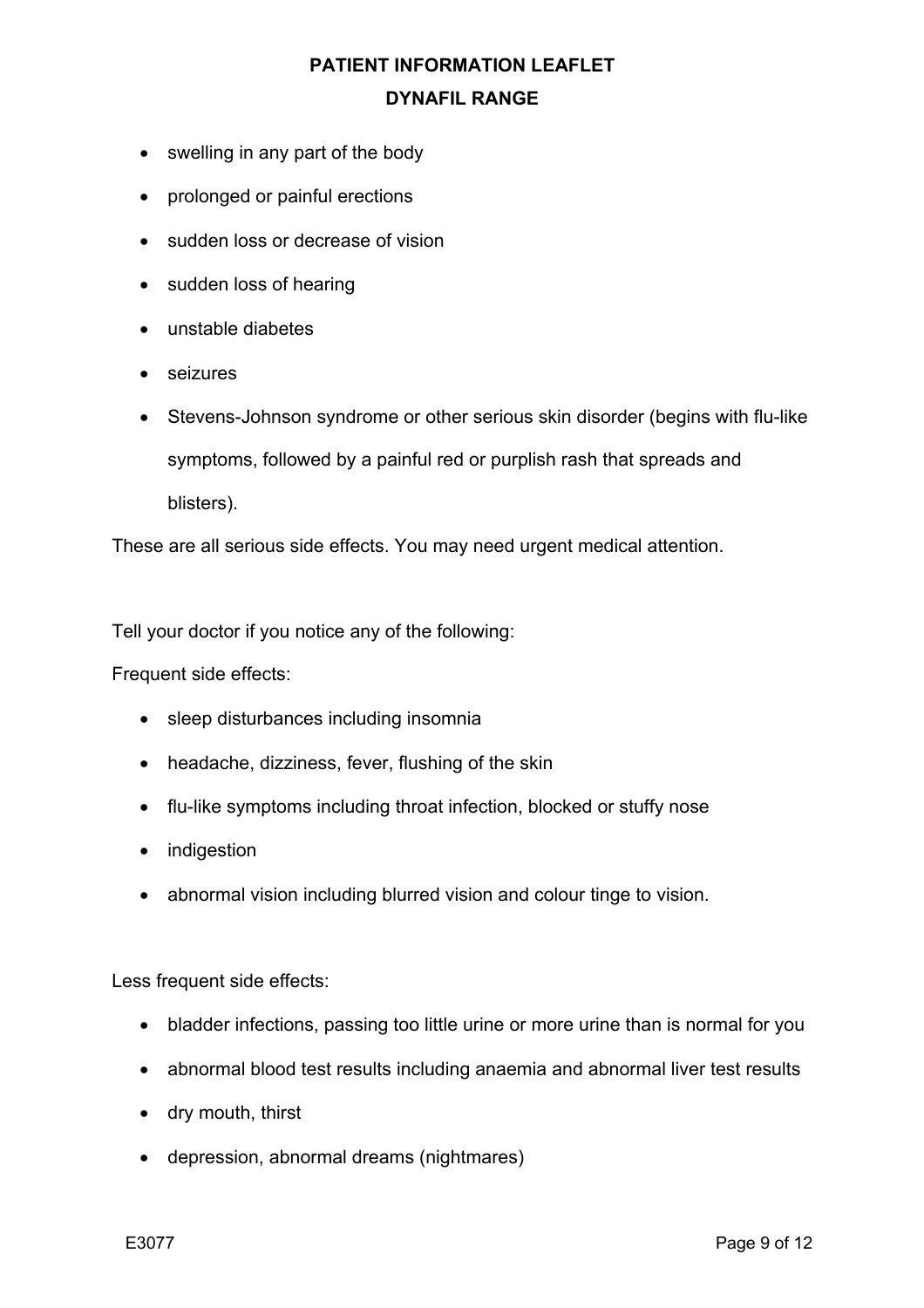- migraine, feeling sleepy
- damage to the nerves of your legs and arms (such as numbness). pins and needles sensation
- light sensitivity, eye infection
- abnormal sensation in the eye, swelling of the eye or eyelid, small particles or spots in your vision, seeing halos around lights, dilation of the pupil of the eye, discolouration of the white of the eye
- ear pain, ringing in the ears
- asthma, cough, increased phlegm (mucous)
- nausea, vomiting, diarrhoea, abdominal pain
- bleeding from the rectum, traces of blood in your urine
- abnormal sweating, rash, itching or other skin reactions
- muscle, tendon, joint and back pain or inflammation
- muscle weakness, poor muscle coordination, tremors
- nose bleeds
- breast enlargement in men, prostrate disorder, abnormal ejaculation
- accidental injury and falls.

If you notice any side effects not mentioned in this leaflet, please inform your doctor or pharmacist.

#### **Reporting of side effects**

If you get side effects, talk to your doctor or pharmacist. This includes any possible side effects not listed in this leaflet. You can also report side effects to SAHPRA via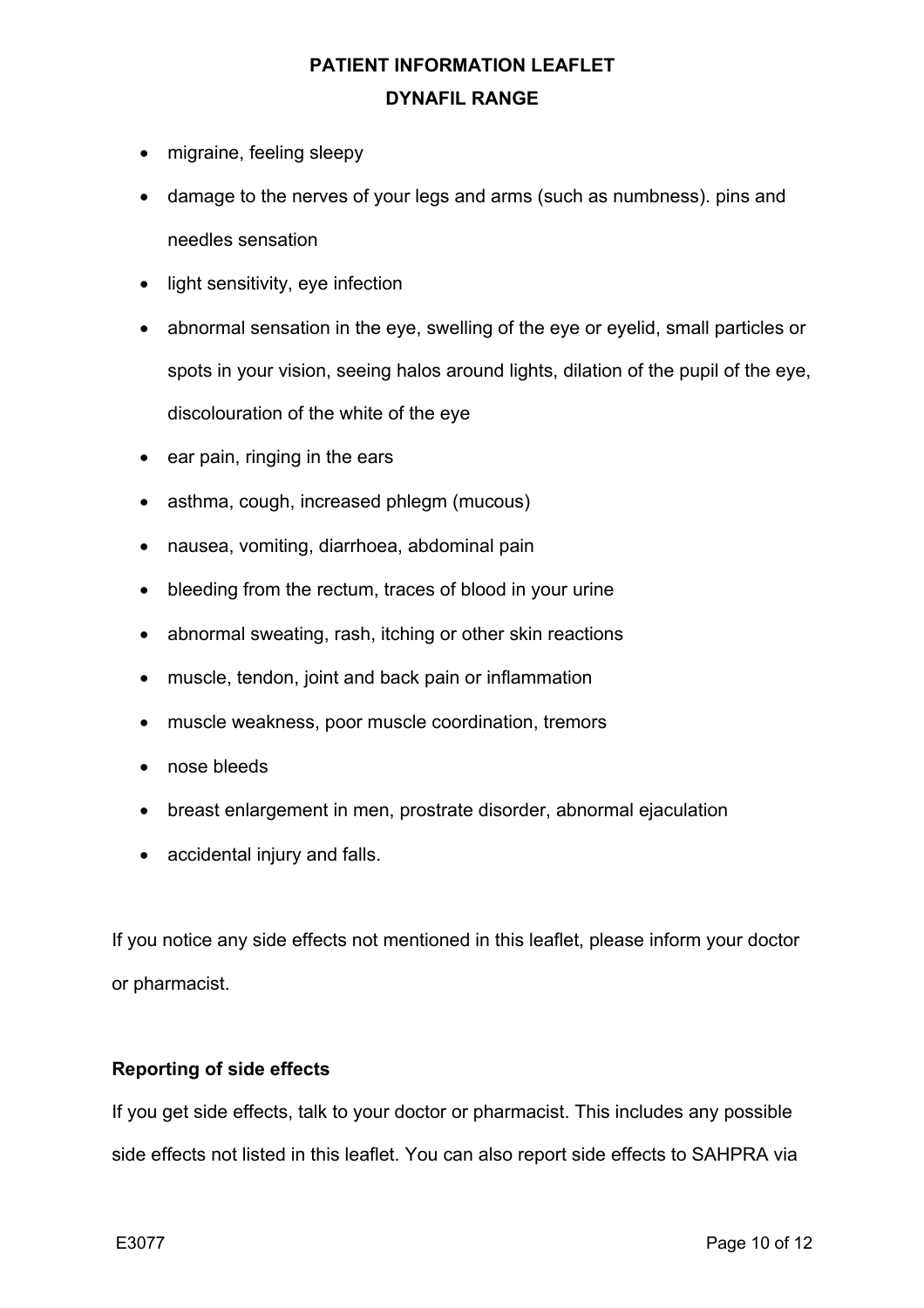the "**6.04 Adverse Drug Reporting Form**", found online under SAHPRA's

publications: https://www.sahpra.org.za/Publications/Index/8. By reporting side

effects, you can help provide more information on the safety of DYNAFIL.

### **5. How to store DYNAFIL**

Store all medicines out of reach of children.

Store at or below 25 °C. Protect from light and moisture.

Do not remove from outer carton until required for use.

Do not use after the expiry date stated on the carton. Return all unused medicine to your pharmacist. Do not dispose of unused medicine in drains or sewerage systems (e.g. toilets).

### **6. Contents of the pack and other information**

### **What DYNAFIL contains**

The active substance is sildenafil.

DYNAFIL 25 mg: Each tablet contains sildenafil citrate equivalent to 25 mg sildenafil. DYNAFIL 50 mg: Each tablet contains sildenafil citrate equivalent to 50 mg sildenafil. DYNAFIL 100 mg: Each tablet contains sildenafil citrate equivalent to 100 mg sildenafil.

The other ingredients are:

*Tablet cores:*

Croscarmellose sodium, lactose monohydrate, magnesium stearate, microcrystalline cellulose, povidone.

*Coating - Opadry blue*